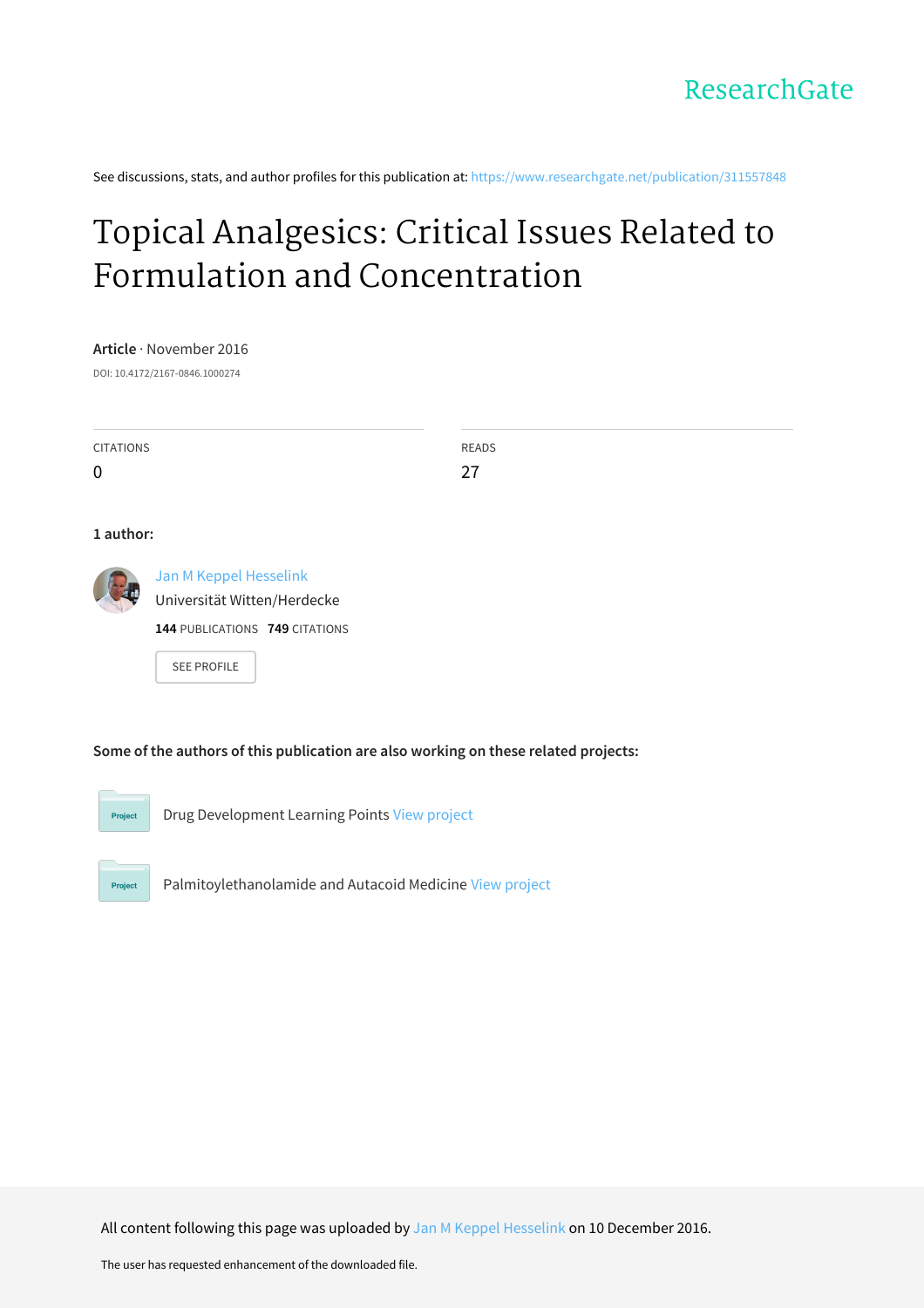

## Topical Analgesics: Critical Issues Related to Formulation and Concentration

### **Keppel Hesselink JM**\*

*Department of Molecular Pharmacology, Pain Specialist, Faculty of Health, University of Witten, Germany*

\***Corresponding author:** Keppel Hesselink JM, Department of Molecular Pharmacology, Pain Specialist, Faculty of Health, University of Witten/Herdecke, Germany, Tel: 06-51700527; E-mail: [jan@neuropathie.nu](mailto:jan@neuropathie.nu)

#### **Rec date:** October 31, 2016; **Accp date:** November 09, 2016; **Pub date:** November 11, 2016

**Copyright:** © Hesselink JMK, 2016. This is an open-access article distributed under the terms of the Creative Commons Attribution License, which permits unrestricted use, distribution, and reproduction in any medium, provided the original author and source are credited.

#### **Abstract**

Topical analgesics are in need to be differentiated from transdermal formulations of analgesics. Topical analgesics are characterized by local analgesic effects in the absence of systemic effects, and do not require a transdermal delivery formulation. There are two key issues in the development of topical analgesics. 1. For optimal clinical effects specific characteristics for the vehicle (a cream base or gel base) are required, depending on the physicochemical characteristics of the pharmaceutical active ingredient in the carrier. 2. One cannot and should not skip well designed phase II dose-finding studies, and this unfortunately happens often, as we will discuss in this paper.

In fact, we will demonstrate underdosing is one of the major hurdles to detect meaningful and statistically relevant clinical effects of topical analgesics. In the case of gels or creams containing ketamine, amitriptyline and baclofen, the dose-finding most probably needs to start at 10% for ketamine and amitriptyline and 2.5% for baclofen, while the doses tested were much lower: 4%, 2% and 1% respectively. Topical analgesics are promising inroads for the treatment of neuropathic pain, once sufficient attention is given to aspects such as formulation and concentration.

Keywords: Topical analgesics; Cream; Gel; Dose-finding; Formulation; Ketamine; Amitriptyline; Baclofen

#### **Introduction**

Topical pain treatments in the form of analgesic creams or gels are gaining more interest and such treatments may have a number of advantages over the classical oral administration of analgesics, such as:

- Local application only on the pain area where relief is needed
- Absence of systemic side effects
- Higher concentration of the analgesic at the pain area
- Fast onset of action
- low or no systemic drug levels
- Absence of drug-drug interactions, improvement of compliance, and no risk of dependency or abuse.

Furthermore, such topical formulations of analgesics and coanalgesics can easily be combined with any other formulation, orally or parenterally delivered, in order to enhance analgesia. Topical formulations therefore can become useful components of multimodel treatment of chronic and neuropathic pain.

The involvement of peripheral mechanisms in the skin has been suggested to be one argument for the use of topical approaches in the treatment of neuropathic pain [1]. Нe use of capsaicin and lidocaine in neuropathic pain, indicates that targeting such peripheral mechanisms indeed results in pain relief [2,3]. Insight in the complex interactions between nociceptors, immune competent cells, and epithelial cells further supports the use and evaluation of topical formulations targeting these 3 components [4,5]. As there is a multitude of pharmacological targets related to these components, it is perhaps naive to consider topical treatment by applying a topical formulation containing one active compound only. Nevertheless, some

case studies and clinical trials already supported the efficacy and safety of such creams or gels, and we will discuss for the sake of simplicity in this paper only creams containing ketamine, amitriptyline and/or baclofen. Conflicting results have been reported, and we will bring forth a number of critical drug development issues not often considered in clinical trials published so far. Нere are two main topics we would like to address: formulation issues and concentration issues.

#### **Formulation issues**

In the literature on topical application of active pharmaceutical ingredients, such as ketamine, amitriptyline and baclofen, only rarely aspects related to the selected formulation are described in such detail that it becomes useful if one would like to duplicate the findings or reproduce the topical formulation. Recipes of the selected cream or gel-base are mostly not included. However, there are exceptions. An example of a useful description was published for a 5% ketamine gel: soybean lecithin granules (250 g; Spectrum LE 102) were mixed with 150 ml isopropyl palmitate. Нe mixture was stirred at least 12 hours until a uniformly dark, amber-colored solution was obtained. Ketamine (10 ml; Ketalar, 50 mg/ml) was added to reach a final concentration of 5 mg ketamine/ml gel [6]. Нe rationale why this gel formulation was selected however was not given by the authors. It might be because such a lecithin organogel has physicochemical properties enabling to dissolve all types of molecules: lipophilic, hydrophilic, and amphoteric. Lecithin gels are in general regarded as good carriers for transdermal transport of drugs [7]. It is an open question whether it was indeed the intention of the authors to create such transdermal delivery system for ketamine. Furthermore, no information was given on stability and pH of the selected organogel. The effects in responders were reported to occur within days. No plasma levels were taken.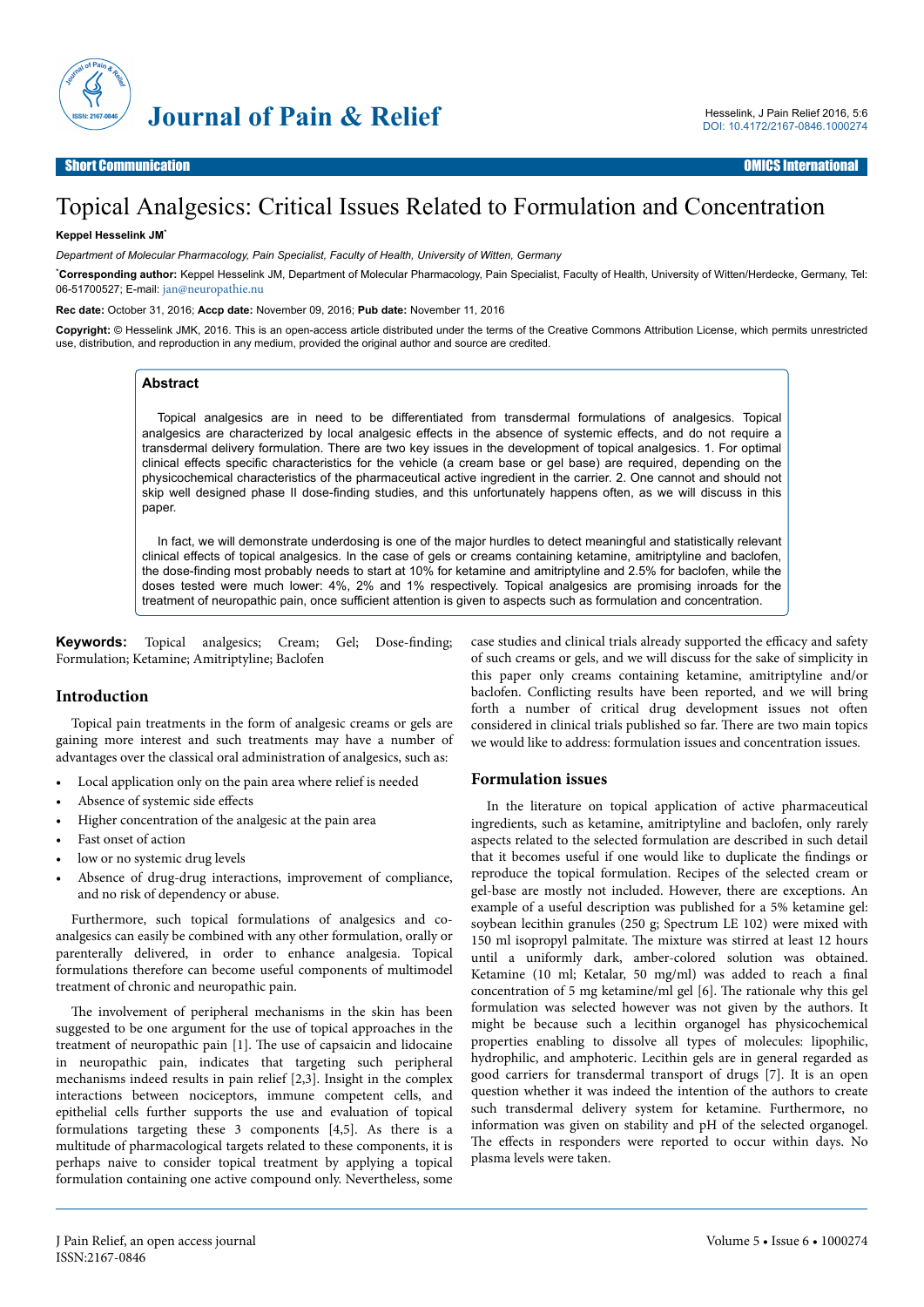Mahoney et al. pointed out that blocking NMDA and AMPA receptors peripherally limits pain in neuropathy and thus ketamine seems a good choice for topical application. They indicated that since NMDA receptors are found in the periphery, topical medications applied over the trigger site(s) of pain may decrease the neuropathic pain caused by peripheral and central sensitization [8]. In a placebo controlled cream study 17 patients entered and were randomly divided into either the treatment 5% ketamine cream or placebo cream. Нe gel was based on Aquaphor gel and was compounded into a cream. Further details, pH, stability were not given. Neither was there any explanation why this base was selected. The effect of placebo was as robust as that of the cream.

In a recently reported phase III study in 462 patients, to evaluate the efficacy and safety of a 2% ketamine plus 4% amitriptyline cream (KA cream) for reducing chemotherapy-induced peripheral neuropathy symptoms no details were given at all, no information on the cream base, neither a rationale for the selected dose [9]. Without discussing the formulation issues, the authors came to the conclusion that topical formulations containing amitriptyline together with ketamine are not recommended for reducing chemotherapy-induced peripheral neuropathy symptoms. This is an example of jumping to conclusions which we do not share, as we will discuss hereunder.

A comparable study in the same patient population (n=203) analyzed the efficacy and safety of baclofen 1%, amitriptyline 4% mg, and ketamine 2% in a pluronic lecithin organogel (BAK-PLO) versus placebo. In the publication 1 year stability data of the gel was give, but no rationale for the choice of the pluronic lecithin organogel neither a detailed composition [10]. Нere were however clear indications that the selected gel was not optimal: patients had difficulty working with the gel and getting it to absorb into their skin. This led the investigators to state that future studies should consider using a different liposomal transdermal base, which may be easier for participants to rub into their skin. Нe issue of the role of transdermal absorption however, versus topical application was not further discussed, although in a small subgroup of patient's balcofen and amitriptyline levels were low but measurable.

Clearly in none of the studies the authors brought forward a thorough line of arguments supported the choice of the vehicle. In most cases a base-gel was selected, although there have been indications that such a gel leads to patient compliance issues and to reduced convenience applying the gel. No pilot trials have been published were different vehicles have been compared.

#### **Concentration issues**

In clinical drug development it is often tried to shortcut development and avoid full powered dose-finding phase II trial designs, even by experienced colleagues from the pharmaceutical industry. This is especially the case in the development of topical creams and gels, most probably because in these field trials are not initiated and coordinated by robust pharmaceutical companies. Shortcuts however always end in tears, because the results are inconclusive or because one reads too much in the results and enters phase III without actually a good rationale or proof of principle. In the above discussed development of the KA and the BAK formulation one can find many of these drug development mistakes. Нe selection of a gel containing 2% ketamine and 4% amitriptyline, with or without 1% of baclofen has not been backed up by sufficient phase II data. In fact in the study on the BAK cream the Food and Drug Administration had specified the doses of the agents that were approved to be used in this

study, and defined a dose lower than initially proposed, due to the lack of data on systemic absorption of this triple combination. Instead of implementing a small trial in order to evaluate the systemic absorption of the triple combination, the authors followed the FDA specification for dose, although they had to know that most probably there was no sufficient clinical data available to back up the dose selection. Logically, by selecting a low dose for all active components the trial runs a great risk to identify the no effect level only and end as a negative study. This was quite an expensive experiment leading to a new working hypothesis brought forward by the authors: next time selects a higher dose. This insight actually should have been clear from the beginning of the study.

A higher dose might indeed have led to a better clinical effect. Such a result has been documented earlier in the studying the effects of topical ketamine 10% in allodynia in CRPS patients in a double-blind cross placebo-controlled trial in 20 patients [11]. Ketamine reduced the allodynia significantly. Plasma levels of ketamine and its active metabolite, norketamine, were below the limits of detection after the creams were applied.

#### **Conclusion**

In a previous article I pointed out that topical analgesics need to be differentiated from transdermal formulations of analgesics [12]. Topical analgesics are characterized by local analgesic effects in the absence of systemic effects, and therefore a transdermal delivery form, such as liposomes of an organogel is not required. However, for optimal clinical effects specific characteristics of the topical vehicle (a cream or gel) are required. In order to test the efficacy and safety of an active pharmaceutical ingredient, such as amitriptyline, ketamine or baclofen one needs to compare the suitability of the selected vehicle in well-designed pilot trials. Furthermore, one cannot skip well designed phase II studies in order to specifically define the active concentration range of the selected topical and the lowest effect dose. Such phase II studies need to be well powered and this rarely happens. Most pilot studies are only suited for feasibility testing, whether one can find patients for inclusion, and whether the selected vehicle is acceptable and convenient for patients to 'smear'. In the previous article I introduced a new design for testing formulation and concentration issues in such a way that one can reduce the risk of completing a negative dose-finding studie. Using a simple phase IIa test design in a limited group off patients (blinded placebo or comparator controlled cross-over n=1 testing) we could, together with the patient, quickly test the pain relief of various formulations and concentrations, compare and select the best.

Topical analgesics are promising inroads for the treatment of neuropathic pain, but more attention to aspects such as the correct selection of the formulation and the concentration of the active pharmaceutical ingredient is needed.

#### **References**

- 1. [Lynch ME, Clark AJ, Sawynok J \(2003\) A pilot study examining topical](http://dx.doi.org/10.1097/00002508-200309000-00007) [amitriptyline, ketamine, and a combination of both in the treatment of](http://dx.doi.org/10.1097/00002508-200309000-00007) [neuropathic pain. Clin J Pain 19: 323-328.](http://dx.doi.org/10.1097/00002508-200309000-00007)
- [Rains C, Bryson HM \(1995\) Topical capsaicin. A review of its pharma](http://dx.doi.org/10.2165/00002512-199507040-00007)[cological properties and therapeutic potential in post-herpetic neu](http://dx.doi.org/10.2165/00002512-199507040-00007)[ralgia, diabetic neuropathy and osteoarthritis. Drugs Aging 7: 317-328.](http://dx.doi.org/10.2165/00002512-199507040-00007)
- 3. Rowbotham MC, Davies PS, Verkempinck C, (1996) Lidocaine patch: double-blind placebo controlled study of a new treatment method for post-herpetic neuralgia. Pain 65: 39-44.

#### Page 2 of 3